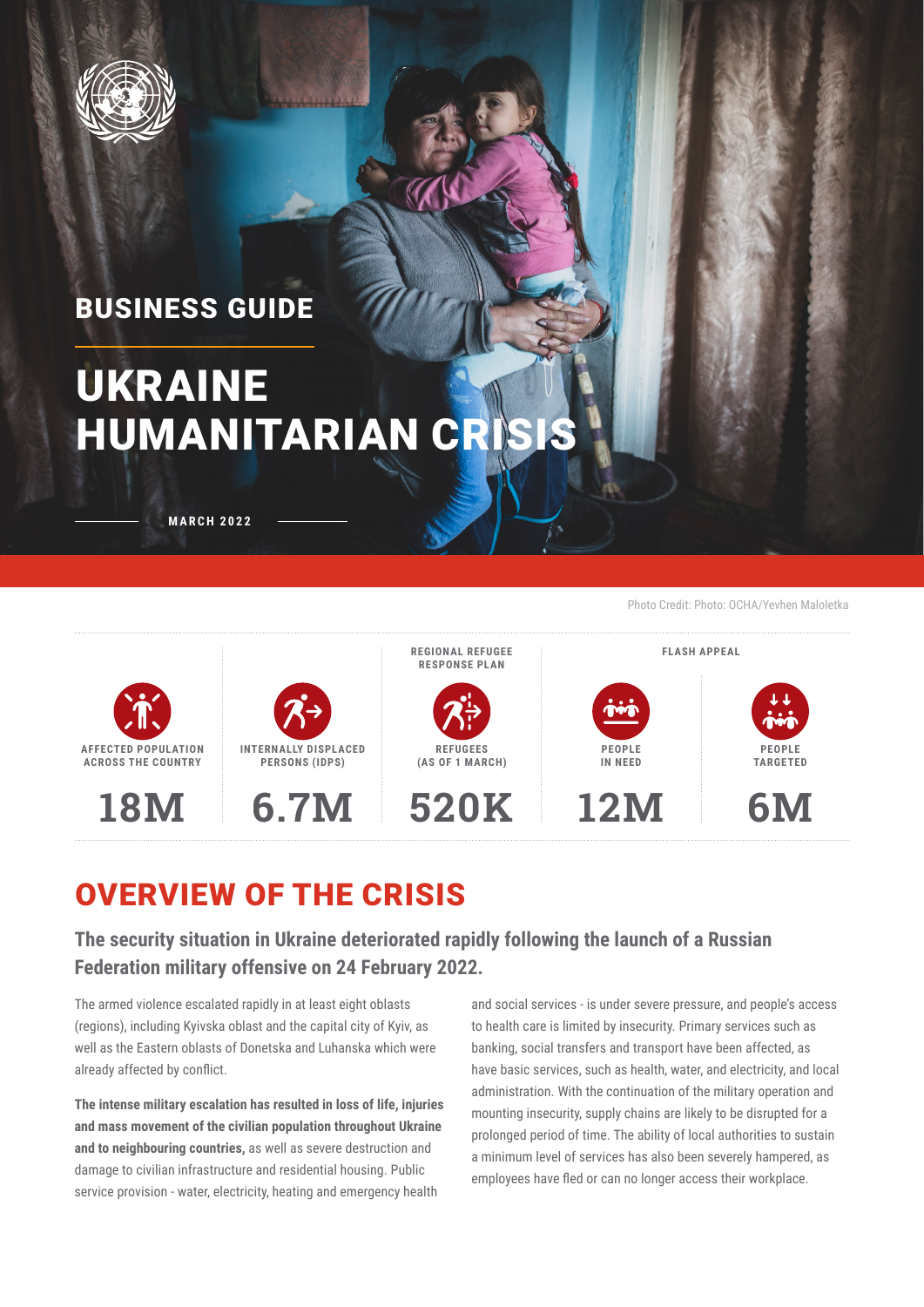**The ongoing armed violence and rapidly deteriorating security environment throughout the country has put hundreds of thousands of people's lives at risk.** The expansion of the conflict is projected to deepen and expand humanitarian needs among millions of Ukrainians. It is also exacerbating human suffering in eastern Ukraine, an area which has already been exposed to eight years of armed conflict, isolation of communities, deteriorating infrastructure, multiple movement restrictions, high levels of landmine and unexploded ordnance-contamination, and the impact of COVID-19. In these conflict-affected oblasts, some 2.9 million people were already in need of humanitarian assistance prior to the latest escalation in violence.<sup>1</sup>

**The humanitarian community has prepared for and is rapidly adapting to the unfolding situation**, based on an Inter-Agency Contingency Plan that was updated in early 2022 ahead of the onset of the current crisis. As anticipated in a worst-case scenario, the violence has prompted a steep escalation in needs and a significant expansion of the areas in which humanitarian assistance is required compared to what was projected in the 2022 Humanitarian Response Plan (HRP). The type of needs and humanitarian activities required in Donetska and Luhanska oblasts have also shifted as a result of the extent of new hostilities.

**For a rapid scale-up of principled and effective humanitarian response in existing and new areas of Ukraine for a duration of three months from March to May 2022, humanitarian partners require US\$1.1 billion to help more than 6 million people in need.**  Immediate and urgent funding will be crucial for meeting existing and new humanitarian needs of millions of civilians caught in the middle of escalated hostilities. The funding currently available for humanitarian operations in Ukraine is extremely limited, with the 2022 HRP funded with less than \$18 million (9.2 per cent of requirements as of 26 February 2022).

1. [Ukraine Humanitarian Needs Overview 2022](https://reliefweb.int/report/ukraine/2022-humanitarian-needs-and-response-overview-ukraine-30-november-2021-enruuk)

### HOW THE PRIVATE SECTOR CAN HELP

#### **1 ALIGN SUPPORT ACTIVITIES WITH THE UKRAINE FLASH APPEAL AND REGIONAL REFUGEE RESPONSE PLAN**

Financial contributions to reputable aid agencies and coordinated response funds are one of the most valuable and effective forms of response in humanitarian emergencies. The private sector can also contribute to the Ukraine Flash Appeal and Refugee Response Plan by supporting organizations and projects included in these documents and engaging in joint advocacy.

The **Ukraine Flash Appeal** provides an overview of the situation, lists the major humanitarian needs and outlines the response strategy, including sector-specific plans for priority areas. Each sector plan has designated a focal point who can be contacted for additional information. The Appeal has three strategic objectives:

- Provide timely lifesaving multisectoral assistance to displaced and non-displaced persons, who are affected by the escalation of hostilities.
- Protect conflict-affected people and civilian infrastructure, with due regard to international humanitarian law, norms and standards.
- Support provision of basic services in areas impacted by the escalation of hostilities.

The Appeal complements national efforts and aims to address the most pressing needs of the affected population, helping them get back on their feet. **You can access the Appeal** [here](https://reliefweb.int/report/ukraine/ukraine-flash-appeal-humanitarian-programme-cycle-march-may-2022)**.**

The **Regional Refugee Response Plan (RRP)** responds to the needs of people who seek refuge in countries neighbouring Ukraine including Belarus, Hungary, Moldova, Poland, Romania, Poland and Slovakia. The RRP targets 2.4 million of the estimated 4 million in need. It focuses on humanitarian needs for the next six months, including emergency shelter and core relief items, cash assistance especially for the most vulnerable individuals, and protection including access to territory, reception and registration, psychosocial support and gender based violence services. **You can access the RRP** [here](https://reporting.unhcr.org/ukraine-situation-rrp-summary)**.**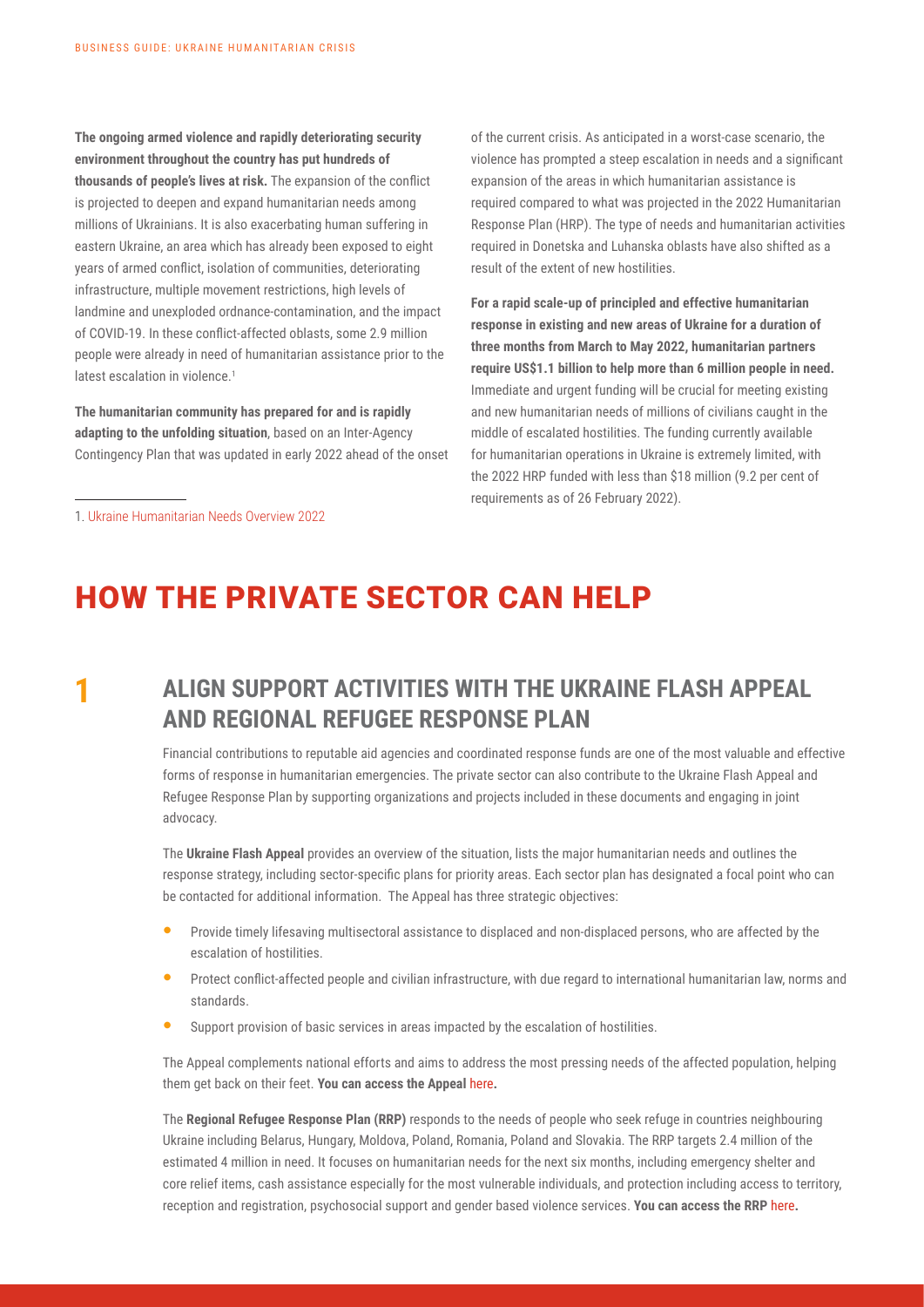### **2 MAKE A FINANCIAL CONTRIBUTION**

The United Nations and global and local humanitarian partners are committed to staying and delivering assistance and protection to the people of Ukraine. **You can support their work by contributing to the Ukraine Humanitarian Fund (UHF) at**  <https://crisisrelief.un.org/ukraine-crisis>**.**

#### **3 MAKE AN IN-KIND CONTRIBUTION OF GOODS OR SERVICES**

While humanitarian aid is needed urgently, OCHA urges companies to refrain from sending unsolicited donations that may not correspond to identified needs or meet international quality standards. Donors are encouraged to send financial/cash donations rather than in-kind donations. However, for businesses wishing to contribute in-kind goods or services, please reach out to United Nations Office for the Coordination of Humanitarian Affairs (OCHA) with as much detail as possible, including what you wish to donate and how much, your time frame for delivery, details on shipping and any other conditions. We will then guide you to the most appropriate recipient organization(s). Companies with employees, suppliers, or customers in the country or region, or those with existing agreements with responding humanitarian organizations should aim to provide support directly to these groups. **For more information, please contact Karen Smith, OCHA's Private Sector Engagement Advisor, at** ocha-ers-ps@un.org.

#### **4 ADVOCATE FOR AN END TO THE CRISIS**

Lend your voice and advocate for the fighting to stop and all hostilities to end. Amplify the message of the United Nations, calling on all parties to uphold their obligations to allow safe, rapid and unimpeded humanitarian aid to civilians in need and ensure the freedom of movement of humanitarians.

#### **5 MAKE A COMMERCIAL OFFER**

If your offer is commercial in nature, please refer to the UN Global Marketplace at [ungm.org](https://www.ungm.org/).